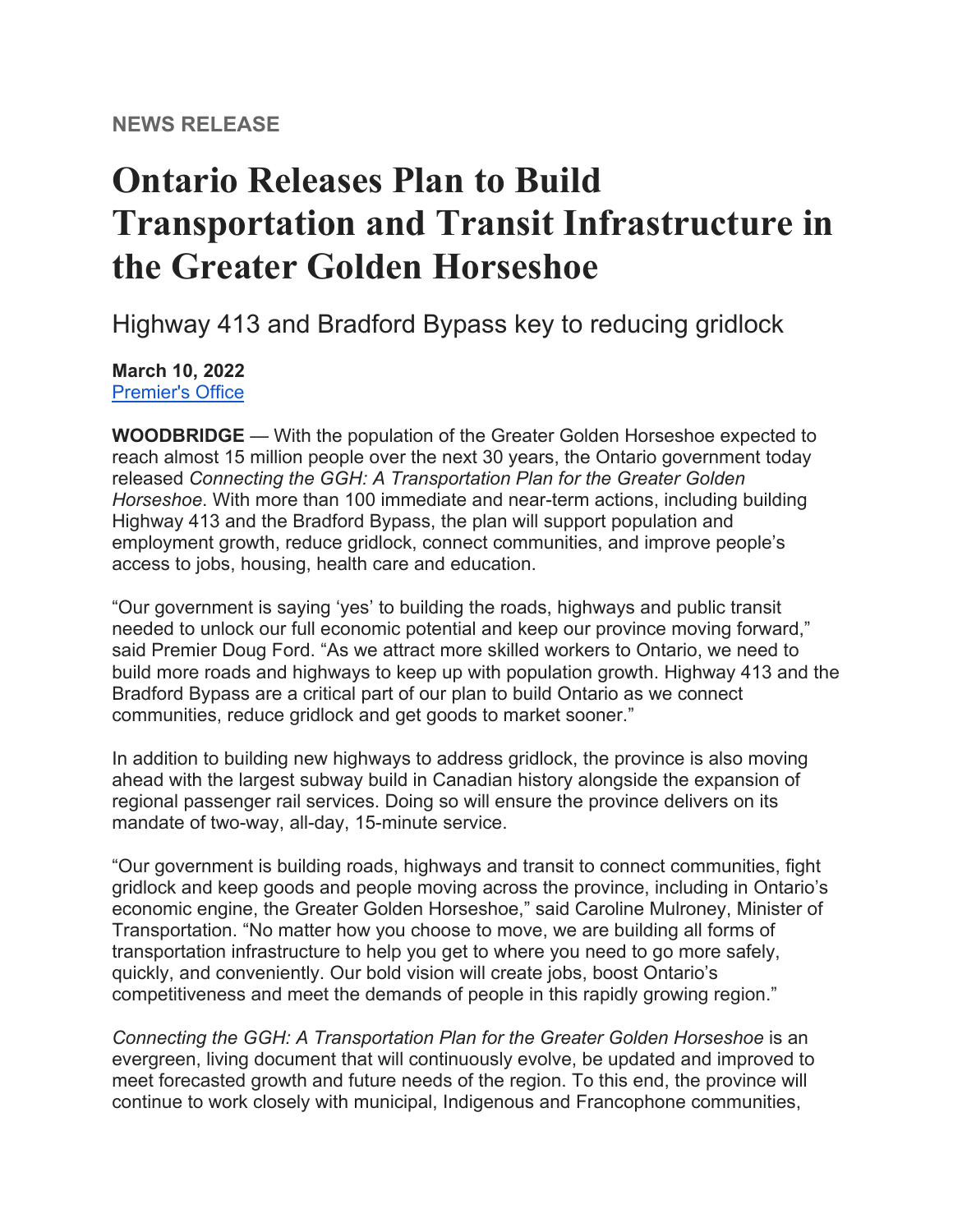transportation agencies, industry and businesses to align planning and keep this vital region moving.

"The Greater Golden Horseshoe is home to diverse communities with different transportation needs," said Vijay Thanigasalam, Parliamentary Assistant to the Minister of Transportation. "Our government has developed a transportation plan for the Greater Golden Horseshoe that is informed by engagement with local community members, partners, and stakeholders."

As part of the plan, the province will establish a taskforce of local leaders to advise on additional ways to improve connections between modes and communities, support regional tourism and help keep people and goods moving.

# **Quick Facts**

- The Greater Golden Horseshoe is the urban region centred around the City of Toronto. It extends from Waterloo, Wellington and Brant County in the west, Peterborough and Northumberland in the east, Simcoe County in the north, and Haldimand and Niagara in the south.
- By 2051, population and employment figures in the Greater Golden Horseshoe are forecast to grow from 10 million to 14.9 million people, and 4.9 million to 7 million jobs, respectively.
- The region is a nationally significant hub for goods movement and business travel that sees \$1.16 trillion in goods transported annually on its highways.
- Ontario is developing regional plans that will help build a better transportation system across the province. In 2020, Ontario released the [Connecting the](https://u22040672.ct.sendgrid.net/ls/click?upn=nW6WfPO4Bjg1VsnalDVryc2mUCiFqnGLmeDn6zcvaZbSyERzh57QuFKQaQn9ONFdvd4Ew6bMwXssrI0byDcLxFl-2Bf-2Fnjbd5xxaDirPgXiBn0-2F9wGvoXM6-2BI-2FCx-2FXW9JbVqYaJTMOPIV5GZVOI1O-2FqZWQ-2Ba2i2Qv8FbYuGpUzm0H-2FNNvzYwDPMux3NnaAUzmL4zt6w1Q6PKMK9woS280rJgEUvmwvRtsbRACLGQ9JQGXO2AwGb1rmp3-2FIURDgt1llRX7IX-2BB4GXdGYV90KYdXOtNP-2BwVHzQLHRVEkcEAWkARMlwKHzNp1doK58jR-2BViAs8EJFpaBeKVJ9zR4PIYeDwzc-2BekbJwHPo7bvygMX8gMcsuxkNboCm05kR8t-2FmKT4Au061QM-2Bwa81fzrvFyniRFw-3D-3DcsGO_YH5Itus8WvtzZ7Y81RU7tM23xBgZmnpIPJ1y-2FsgxEFRowPG9qeeLh-2F1kdUsc5u0HTgq4ANK8kDTGBxacoHqBLNJahxXj-2Fu5aCwtoFSTyyoo25fW4vrxjqBSd7TCXI8OguLh5bkay-2F8DJOh5MQgrkASFDDQKsmkOZctvAq2Eat3yqFzqzZ3y-2FxJDOcBSJIK8CbkSln5x98C4JKnyOFtjuwA-3D-3D)  [Southwest: A Draft Transportation Plan for Southwestern](https://u22040672.ct.sendgrid.net/ls/click?upn=nW6WfPO4Bjg1VsnalDVryc2mUCiFqnGLmeDn6zcvaZbSyERzh57QuFKQaQn9ONFdvd4Ew6bMwXssrI0byDcLxFl-2Bf-2Fnjbd5xxaDirPgXiBn0-2F9wGvoXM6-2BI-2FCx-2FXW9JbVqYaJTMOPIV5GZVOI1O-2FqZWQ-2Ba2i2Qv8FbYuGpUzm0H-2FNNvzYwDPMux3NnaAUzmL4zt6w1Q6PKMK9woS280rJgEUvmwvRtsbRACLGQ9JQGXO2AwGb1rmp3-2FIURDgt1llRX7IX-2BB4GXdGYV90KYdXOtNP-2BwVHzQLHRVEkcEAWkARMlwKHzNp1doK58jR-2BViAs8EJFpaBeKVJ9zR4PIYeDwzc-2BekbJwHPo7bvygMX8gMcsuxkNboCm05kR8t-2FmKT4Au061QM-2Bwa81fzrvFyniRFw-3D-3DcsGO_YH5Itus8WvtzZ7Y81RU7tM23xBgZmnpIPJ1y-2FsgxEFRowPG9qeeLh-2F1kdUsc5u0HTgq4ANK8kDTGBxacoHqBLNJahxXj-2Fu5aCwtoFSTyyoo25fW4vrxjqBSd7TCXI8OguLh5bkay-2F8DJOh5MQgrkASFDDQKsmkOZctvAq2Eat3yqFzqzZ3y-2FxJDOcBSJIK8CbkSln5x98C4JKnyOFtjuwA-3D-3D)  [Ontario](https://u22040672.ct.sendgrid.net/ls/click?upn=nW6WfPO4Bjg1VsnalDVryc2mUCiFqnGLmeDn6zcvaZbSyERzh57QuFKQaQn9ONFdvd4Ew6bMwXssrI0byDcLxFl-2Bf-2Fnjbd5xxaDirPgXiBn0-2F9wGvoXM6-2BI-2FCx-2FXW9JbVqYaJTMOPIV5GZVOI1O-2FqZWQ-2Ba2i2Qv8FbYuGpUzm0H-2FNNvzYwDPMux3NnaAUzmL4zt6w1Q6PKMK9woS280rJgEUvmwvRtsbRACLGQ9JQGXO2AwGb1rmp3-2FIURDgt1llRX7IX-2BB4GXdGYV90KYdXOtNP-2BwVHzQLHRVEkcEAWkARMlwKHzNp1doK58jR-2BViAs8EJFpaBeKVJ9zR4PIYeDwzc-2BekbJwHPo7bvygMX8gMcsuxkNboCm05kR8t-2FmKT4Au061QM-2Bwa81fzrvFyniRFw-3D-3DcsGO_YH5Itus8WvtzZ7Y81RU7tM23xBgZmnpIPJ1y-2FsgxEFRowPG9qeeLh-2F1kdUsc5u0HTgq4ANK8kDTGBxacoHqBLNJahxXj-2Fu5aCwtoFSTyyoo25fW4vrxjqBSd7TCXI8OguLh5bkay-2F8DJOh5MQgrkASFDDQKsmkOZctvAq2Eat3yqFzqzZ3y-2FxJDOcBSJIK8CbkSln5x98C4JKnyOFtjuwA-3D-3D) and [Connecting the North: A Draft Transportation Plan for Northern](https://u22040672.ct.sendgrid.net/ls/click?upn=nW6WfPO4Bjg1VsnalDVryc2mUCiFqnGLmeDn6zcvaZbSyERzh57QuFKQaQn9ONFdQ-2BK31yAeX-2BZXp2BE3PoUleQVW-2FWJsjoPWCSk6FEUSZGCm-2B7fqF97zOF7vBzbdS9cuOkQ3WLUcBas1mwZ-2Fa1WoHUfRG9IiWrXPt0QqEisxkmzITk4e8FZ23y-2B7sgCKVjvFRudB0imrWvfy36vuCaSyz-2FK-2FnJ6KVBtuDW8nxbUiobuLkLikJc-2Bb0dNzoM4-2FKMsdJnvj7H8nvPCT1zmx2Fi3Da-2BdpVnJbsQyIEsfuBqIeZk0RmWhNSYpoXefMXLy-2FTb0BR5m6HdEq57m2UM5WGxvFZQFhDkIMqjcLQEvxZypeGi0hvsVP8huU6tlVlTn7k4-2B3w2QXQF222AeIMRk-2FgKHw-3D-3DWZKL_YH5Itus8WvtzZ7Y81RU7tM23xBgZmnpIPJ1y-2FsgxEFRowPG9qeeLh-2F1kdUsc5u0HUGga53MvKdKC1LOkvwOI-2FDXpaY7sYAW00mM7qWNXx6HI72BqshKfzH-2FEwE0HhdR3nYE-2FESjv-2FtVJXgE5Bk0OdSiNYFHvHvPguZgFIdTFvVX1Lf7nUp-2FJQSYZm6iFHEFGzU0eXglcXDs33tK39XZNbQ-3D-3D)  [Ontario.](https://u22040672.ct.sendgrid.net/ls/click?upn=nW6WfPO4Bjg1VsnalDVryc2mUCiFqnGLmeDn6zcvaZbSyERzh57QuFKQaQn9ONFdQ-2BK31yAeX-2BZXp2BE3PoUleQVW-2FWJsjoPWCSk6FEUSZGCm-2B7fqF97zOF7vBzbdS9cuOkQ3WLUcBas1mwZ-2Fa1WoHUfRG9IiWrXPt0QqEisxkmzITk4e8FZ23y-2B7sgCKVjvFRudB0imrWvfy36vuCaSyz-2FK-2FnJ6KVBtuDW8nxbUiobuLkLikJc-2Bb0dNzoM4-2FKMsdJnvj7H8nvPCT1zmx2Fi3Da-2BdpVnJbsQyIEsfuBqIeZk0RmWhNSYpoXefMXLy-2FTb0BR5m6HdEq57m2UM5WGxvFZQFhDkIMqjcLQEvxZypeGi0hvsVP8huU6tlVlTn7k4-2B3w2QXQF222AeIMRk-2FgKHw-3D-3DWZKL_YH5Itus8WvtzZ7Y81RU7tM23xBgZmnpIPJ1y-2FsgxEFRowPG9qeeLh-2F1kdUsc5u0HUGga53MvKdKC1LOkvwOI-2FDXpaY7sYAW00mM7qWNXx6HI72BqshKfzH-2FEwE0HhdR3nYE-2FESjv-2FtVJXgE5Bk0OdSiNYFHvHvPguZgFIdTFvVX1Lf7nUp-2FJQSYZm6iFHEFGzU0eXglcXDs33tK39XZNbQ-3D-3D) Regional planning is also underway for [eastern Ontario,](https://u22040672.ct.sendgrid.net/ls/click?upn=nW6WfPO4Bjg1VsnalDVryc2mUCiFqnGLmeDn6zcvaZZsmTcZj25i9EcU9GMN3CW-2FZRjYukE-2FszHQGfwPZqn-2FuR62EdC-2FtVKaVaqdxet3oH1kQ-2FXotV-2Foo4a1qVWjPCM2v79d5LB78y1evMaV3qMmCw5F7IAXjdWXJZ6jriEnJ5N23F4zNidSstGunA-2BZJRCGqSMo3E-2BBT6SBZPoRlhY6Xk7Hdbr5zDz4E55lPppbKbTbILC-2FkWrSpf2nUSw7DyDTcNsopru1T7eZOUhV89i03BynN63efiYpuFtFLhcOddwgOgaCHaPeVnfbHp6Cszolx1ApkQkXGGVqIkevLrGqG84JM9tiwM4jmWUX7XdanDvDCKkkchr1tQx85qf2Iyxg_Vsl_YH5Itus8WvtzZ7Y81RU7tM23xBgZmnpIPJ1y-2FsgxEFRowPG9qeeLh-2F1kdUsc5u0HdoXrUgn2h6IR2aKc75Z0ZTJJRjbB3m29dvJyx5KLDHU6TwAHQDSusE71kUtfyNDOlqjUjy-2FfAZ4UDOeEvufyvXJ9JIftmwfc9DoRkLfaQ1nEtJHgAdtwb6rdzdUYJydur4kGfRleROzGgUaO2agQaQ-3D-3D) as well as an integrated Ontario-wide strategy.

## **Quotes**

"Investments in regional connectivity boost Ontario's quality of life and global competitive advantage. This plan helps inform and prioritize essential investments such as Highway 413 and two-way, all day GO train service. The plan is forward-thinking in that it takes into account both the experience of commuters and the people who bring them the food, medicine and goods they need. We look forward to working with the expert panel to develop ideas that embrace new technologies and ensure Ontarians are able to connect throughout the GGH in a safe, efficient and sustainable way."

#### **- Todd Letts MBA CCE, Chief Executive Officer, Brampton Board of Trade**